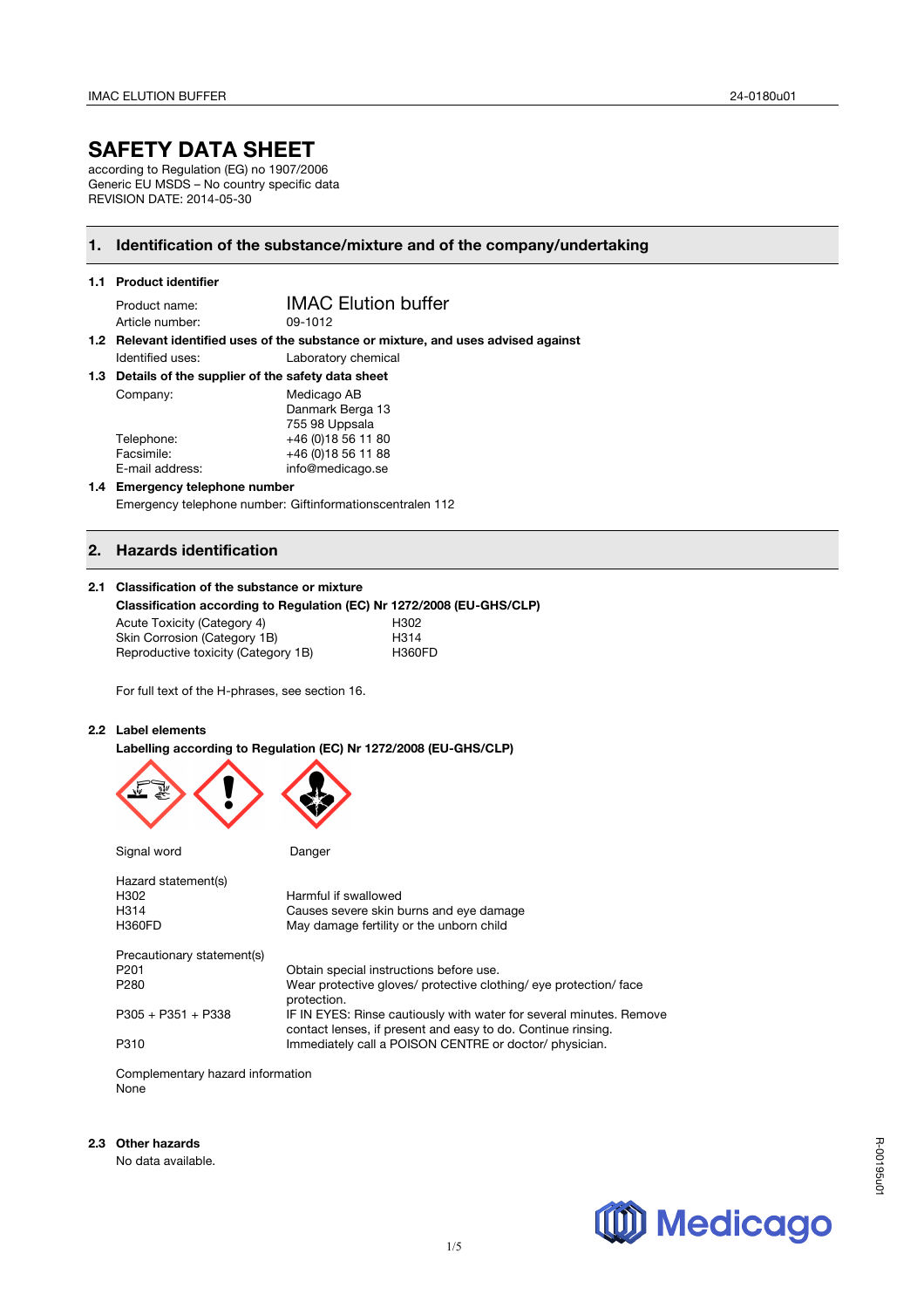## **3. Composition/information on ingredients**

#### **3.2 Mixtures**

| <b>Substance</b> | CAS-no.  | $EC$ -no. | Weight % | Classification according to constitution (EG) no<br>1272/2008 (CLP) |
|------------------|----------|-----------|----------|---------------------------------------------------------------------|
| Imidazole        | 288-32-4 | 206-019-2 | 40-50 %  | Acute Tox. 4, Skin Corr. 1B, Repr. 1B; H302,<br>H314, H360FD        |

## **4. First aid measures**

#### **4.1 Description of first aid measures**

| If swallowed            | Rinse mouth with water. Consult a physician.                                                         |
|-------------------------|------------------------------------------------------------------------------------------------------|
| If inhaled              | If breathed in, move person into fresh air. If not breathing, give artificial respiration. Consult a |
|                         | physician.                                                                                           |
| In case of skin contact | Wash off with soap and plenty of water. Consult a physician.                                         |
| In case of eye contact  | Rinse thoroughly with plenty of water for at least 15 minutes and consult a physician.               |
| General advice          | Consult a physician. Show this safety data sheet to the doctor in attendance.                        |

## **4.2 Most important symptoms and effects, both acute and delayed**

The most important known symptoms and effects are described in the labelling (see section 2.2)

**4.3 Indication of any immediate medical attention and special treatment needed** No data available.

#### **5. Fire fighting measures**

#### **5.1 Extinguishing media**

Use water spray, alcohol-resistant foam, dry chemical or carbon dioxide.

**5.2 Special hazards arising from the substance or mixture**  Carbon oxides, nitrogen oxides (NOx), hydrogen cyanide (hydrocyanic acid)

## **5.3 Advice for fire fighters**

Wear self-contained breathing apparatus for fire fighting if necessary.

#### **5.3 Further information**

No data available.

## **6. Accidental release measures**

- **6.1 Personal precautions, protective equipment and emergency procedures** Ensure adequate ventilation. Avoid breathing mist, vapours or gas. Use personal protective equipment. Evacuate personnel to safe areas.
- **6.2 Environmental precautions**  Do not let product enter drains.
- **6.3 Methods and material for containment and cleaning up**  Pick up and arrange disposal without creating dust. Sweep up and shovel. Keep in suitable, closed containers.
- **6.3 Reference to other sections**  See section 13 for disposal.

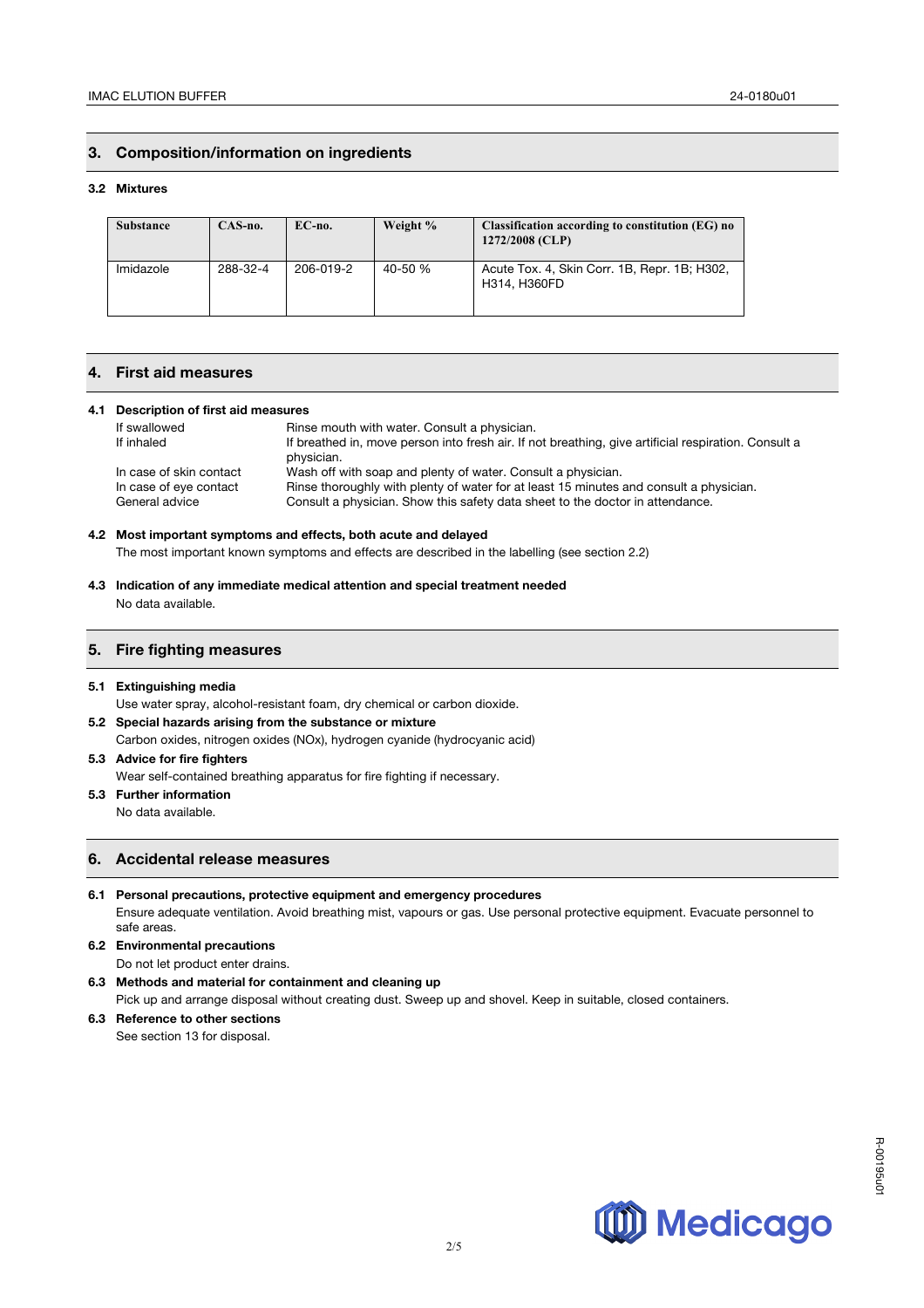## **7. Handling and storage**

#### **7.1 Precautions for safe handling**

Avoid contact with skin and eyes. Avoid formation of dust and aerosols. Provide appropriate exhaust ventilation at places where dust is formed.

### **7.2 Conditions for safe storage, including any incompatibilities**

Store in cool place. Keep container tightly closed in a dry and well-ventilated place.

### **7.3 Specific end use(s)**

See section 1.2

## **8. Exposure controls/personal protection**

#### **8.1 Control parameters**

Contains no substances with occupational exposure limit values (Sweden).

#### **8.2 Exposure controls**

**Appropriate engineering controls**

Handle in accordance with good industrial hygiene and safety practice. Wash hands before breaks and at the end of workday. **Personal protective equipment**

| Eye/face protection    | Use safety glasses.                                                                     |
|------------------------|-----------------------------------------------------------------------------------------|
| <b>Skin protection</b> | Handle with gloves. Wash and dry hands after use.                                       |
| <b>Body Protection</b> | Impervious clothing. The type of protective equipment must be selected according to the |
|                        | concentration and amount of the dangerous substance at the specific workplace.          |
|                        | <b>Respiratory protection</b> Use a full face respirator if necessary.                  |

## **9. Physical and chemical properties**

#### **9.1 Information on basic physical and chemical properties**

|     | Appearance                                   | Form: tablets     |
|-----|----------------------------------------------|-------------------|
|     | Odour                                        | no data available |
|     | Odour threshold                              | no data available |
|     | рH                                           | no data available |
|     | Melting point/ freezing point                | no data available |
|     | Initial boiling point and boiling range      | no data available |
|     | Flash point                                  | no data available |
|     | Evaporation rate                             | no data available |
|     | Flammability (Solid, gas)                    | no data available |
|     | Upper/lower flammability or explosive limits | no data available |
|     | Vapour pressure                              | no data available |
|     | Vapour density                               | no data available |
|     | Relative density                             | no data available |
|     | Water solubility                             | soluble           |
|     | Partition coefficient: n-octanol/water       | no data available |
|     | Auto-ignition temperature                    | no data available |
|     | Decomposition temperature                    | no data available |
|     | <b>Viscosity</b>                             | no data available |
|     | <b>Explosive properties</b>                  | no data available |
|     | Oxidizing properties                         | no data available |
| 9.2 | <b>Other information</b>                     |                   |
|     | No data available.                           |                   |

## **10. Stability and Reactivity**

#### **10.1 Reactivity**

## No data available

#### **10.2 Chemical stability**

Stable under recommended storage conditions.

#### **10.3 Possibility of hazardous reactions**

#### No data available.

## **10.4 Conditions to avoid**

No data available.

(Continued on page 4)

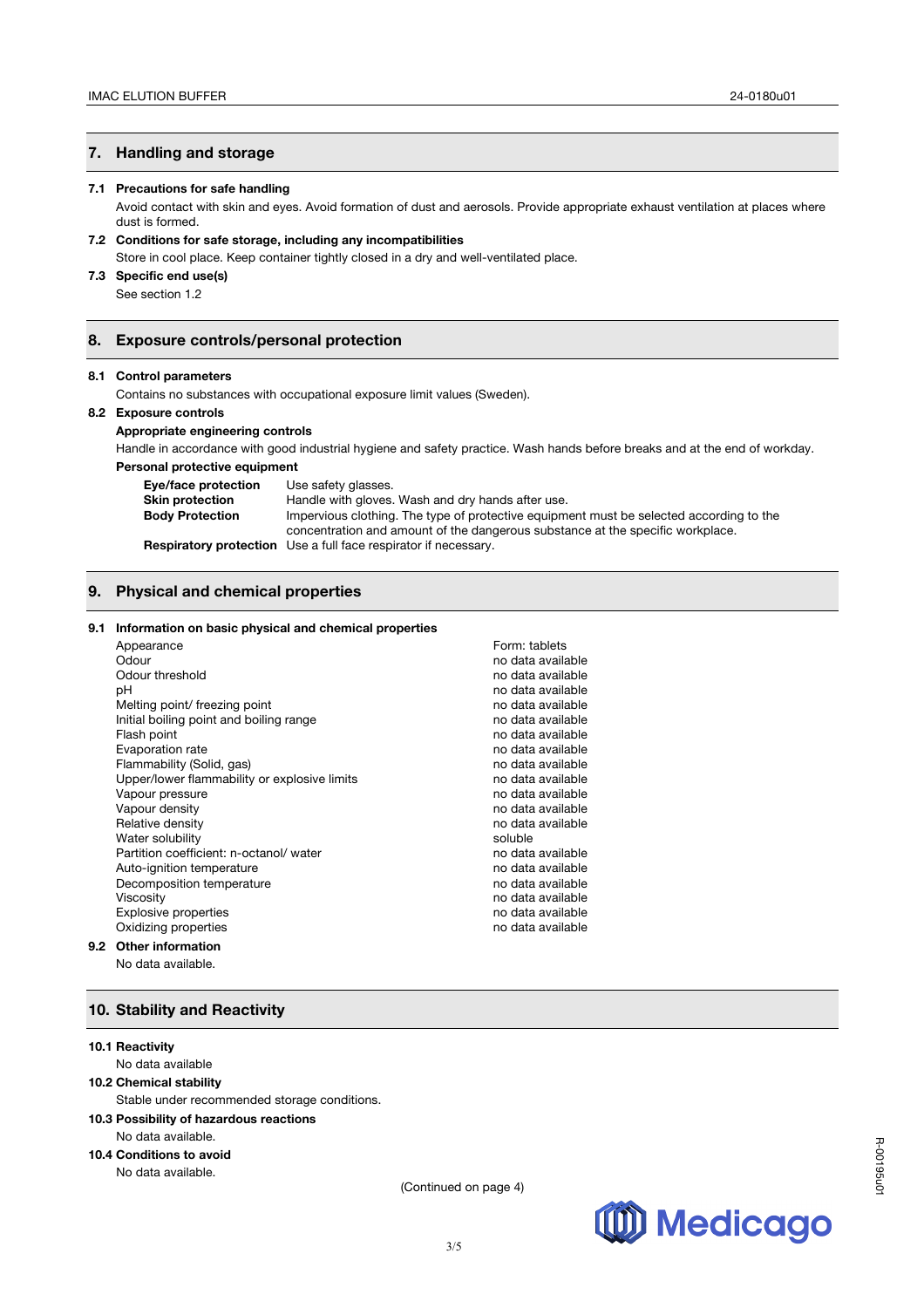## **10.5 Incompatible materials**

Strong oxidizing agents, acid anhydrides, acids.

**10.6 Hazardous decomposition products** 

See section 5.

## **11. Toxicological information**

## **11.1 Information on toxicological effects**

## **11.1.2 Mixtures**

| <b>Acute toxicity</b>                              |                                                                                                                           |  |  |
|----------------------------------------------------|---------------------------------------------------------------------------------------------------------------------------|--|--|
| No data available                                  |                                                                                                                           |  |  |
| Skin corrosion/irritation                          |                                                                                                                           |  |  |
| No data available                                  |                                                                                                                           |  |  |
| Serious eye damage/ eye irritation                 |                                                                                                                           |  |  |
| No data available                                  |                                                                                                                           |  |  |
| Respiratory or skin sensitization                  |                                                                                                                           |  |  |
| No data available                                  |                                                                                                                           |  |  |
| Germ cell mutagenicity                             |                                                                                                                           |  |  |
| No data available                                  |                                                                                                                           |  |  |
| Carcinogenicity                                    |                                                                                                                           |  |  |
|                                                    | IARC: No component of this product present at levels greater than or equal to 0.1% is identified as probable, possible or |  |  |
| confirmed human carcinogen by IARC.                |                                                                                                                           |  |  |
| <b>Reproductive toxicity</b>                       |                                                                                                                           |  |  |
| No data available                                  |                                                                                                                           |  |  |
| Specific target organ toxicity – single exposure   |                                                                                                                           |  |  |
| No data available                                  |                                                                                                                           |  |  |
| Specific target organ toxicity - repeated exposure |                                                                                                                           |  |  |
| No data available                                  |                                                                                                                           |  |  |
| <b>Aspiration hazard</b>                           |                                                                                                                           |  |  |
| No data available                                  |                                                                                                                           |  |  |
| <b>Potential health effects</b>                    |                                                                                                                           |  |  |
| Inhalation                                         | May be harmful if inhaled. May cause respiratory tract irritation.                                                        |  |  |
| Ingestion                                          | May be harmful if swallowed.                                                                                              |  |  |
| <b>Skin</b>                                        | May cause skin irritation.                                                                                                |  |  |
| Eyes                                               | Causes eye irritation.                                                                                                    |  |  |
|                                                    |                                                                                                                           |  |  |

## **12. Ecological information**

## **12.1 Toxicity**

No data available.

- **12.2 Persistence and degradability** No data available.
- **12.3 Bioaccumulative potential** No data available.
- **12.3 Mobility in soil**

No data available.

**12.5 Results of PBT and vPvB assessment** No data available.

## **12.6 Other adverse effects**

No data available.